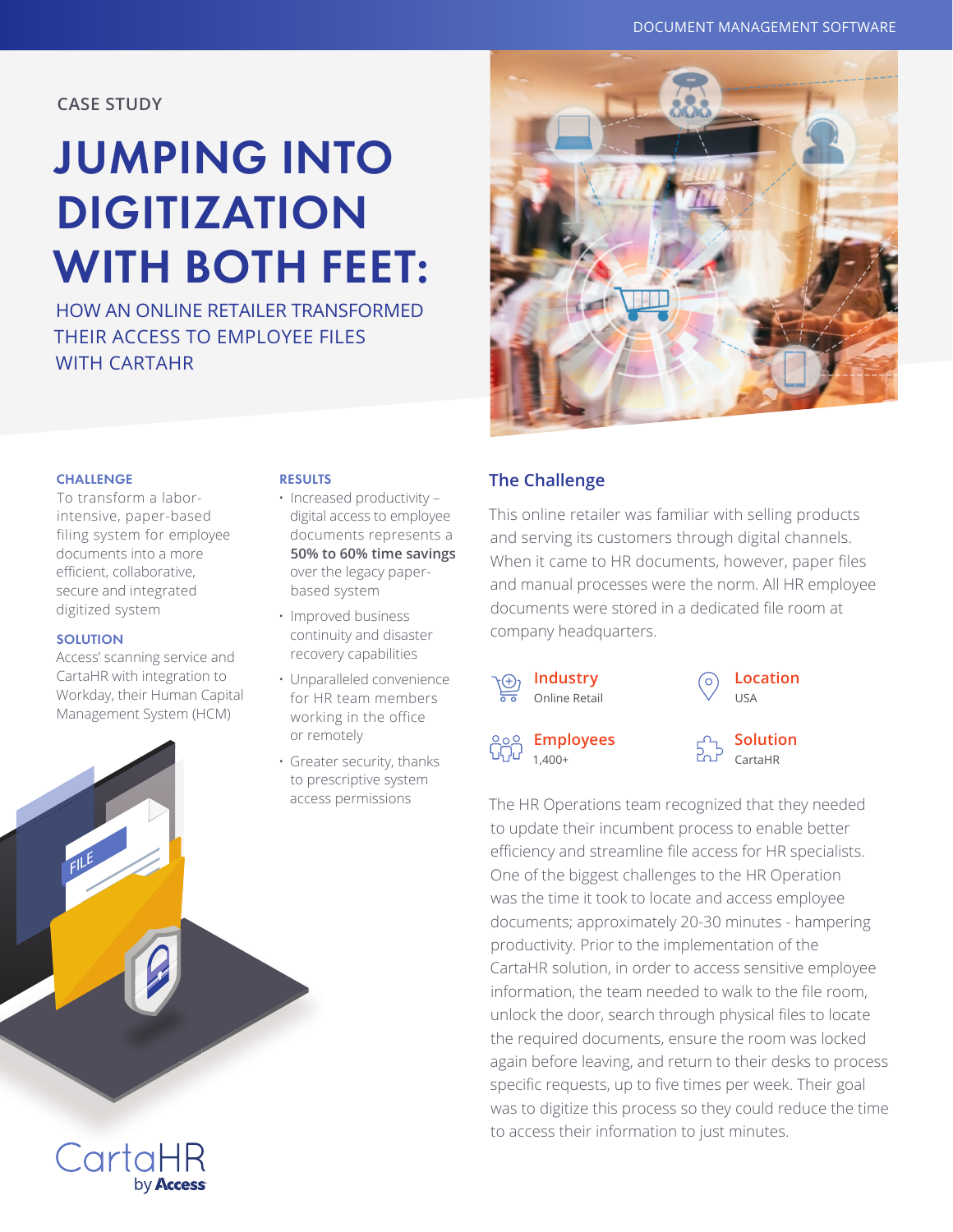Additionally, the safety and protection of employee documents was a high priority. "We also wanted to proactively ensure business continuity in case of a fire or other disaster, make accessing and updating employee information quicker and more feasible, and move into the digital age," explained the HR Operations Team Lead.

## **The Solution**

After evaluating different employee document management solutions, the HR Operations Team made the decision to deploy CartaHR by Access. The HR Operations Team handled the initial document preparation and Access then completed the scanning of termed and active employee files. The implementation process went smoothly and lived up to the team's expectations.

CartaHR is integrated with Workday, the company's HCM system. To maintain security, the team implemented permissions that dictate which HR specialists can access various records and folders. The Information Security department particularly appreciates this functionality.

The HR Operations Team scans new employee files and CartaHR will then manage these digital documents for the remainder of their lifecycle. Within CartaHR, the HR team can send e-form campaigns to target groups or to the entire organization. After employees e-sign documents, CartaHR automatically sorts them into the employee files. Employees can use the CartaHR dashboard to review and complete documents, add signatures, and forward documents for approval. In addition, CartaHR's electronic file rooms provide secure online repositories to facilitate document audits, legal holds, and discovery.

"Ease of access is the best way to describe our experience with CartaHR. It's a game changer - the convenience is a luxury. We have peace of mind, knowing that our HR files are safe and secure."

#### **– HR Operations Team Lead, Online Retail Company**